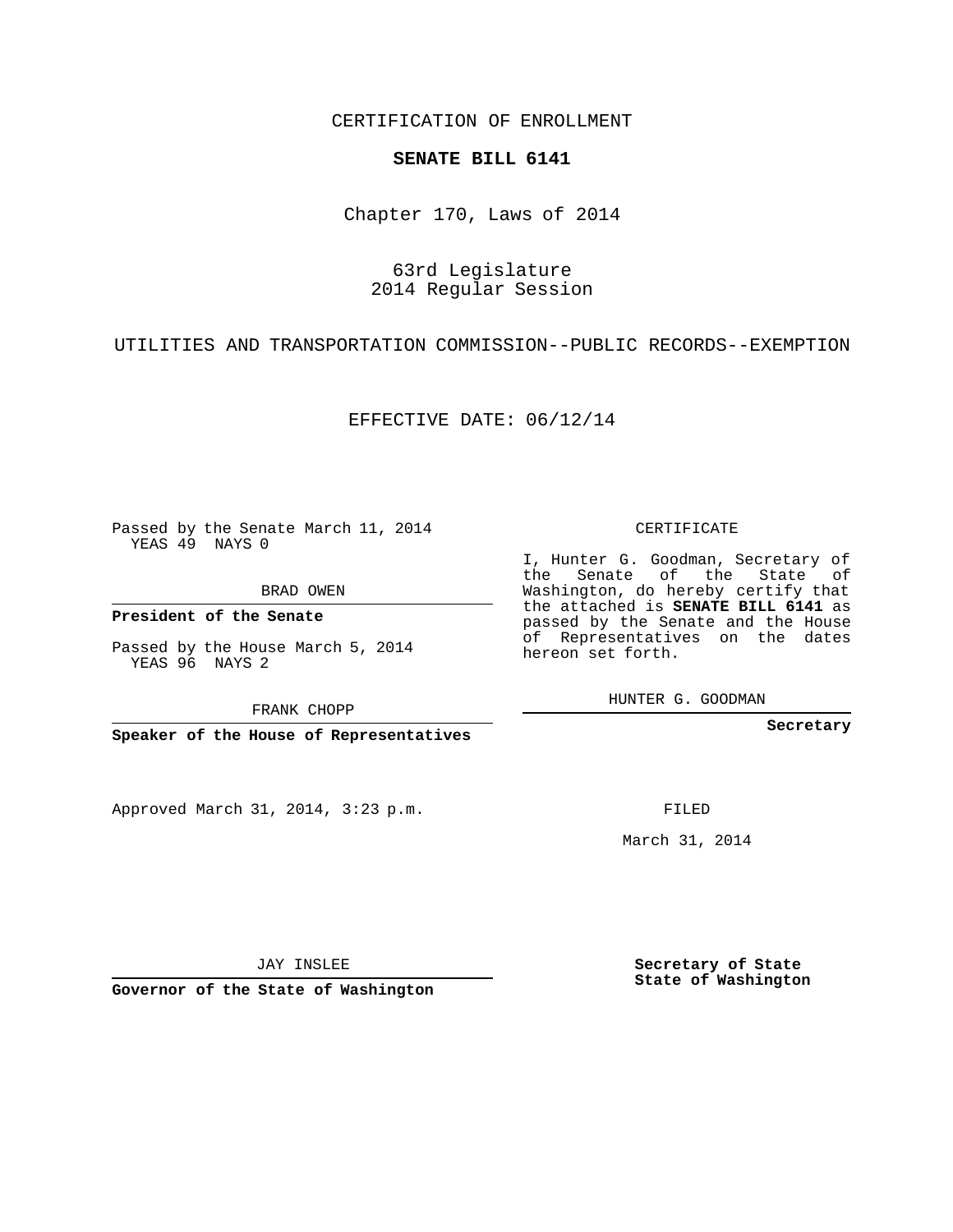## **SENATE BILL 6141** \_\_\_\_\_\_\_\_\_\_\_\_\_\_\_\_\_\_\_\_\_\_\_\_\_\_\_\_\_\_\_\_\_\_\_\_\_\_\_\_\_\_\_\_\_

\_\_\_\_\_\_\_\_\_\_\_\_\_\_\_\_\_\_\_\_\_\_\_\_\_\_\_\_\_\_\_\_\_\_\_\_\_\_\_\_\_\_\_\_\_

## AS AMENDED BY THE HOUSE

Passed Legislature - 2014 Regular Session

**State of Washington 63rd Legislature 2014 Regular Session By** Senators Roach, Hasegawa, Fain, Hobbs, Hatfield, Honeyford, and Tom Read first time 01/16/14. Referred to Committee on Governmental Operations.

 1 AN ACT Relating to confidentiality of certain records filed with 2 the utilities and transportation commission or the attorney general; 3 amending RCW 42.56.330; and adding a new section to chapter 81.77 RCW.

4 BE IT ENACTED BY THE LEGISLATURE OF THE STATE OF WASHINGTON:

 5 NEW SECTION. **Sec. 1.** A new section is added to chapter 81.77 RCW 6 to read as follows:

 Records, subject to chapter 42.56 RCW, filed with the commission or the attorney general from any person that contain valuable commercial information, including trade secrets or confidential marketing, cost, or financial information, or customer-specific usage information, are not subject to inspection or copying under chapter 42.56 RCW: (1) 12 Until notice to the person or persons directly affected has been given; and (2) if, within ten days of the notice, the person has obtained a superior court order protecting the records as confidential. The court must determine that the records are confidential and not subject to inspection and copying if disclosure is likely to result in private loss, including an unfair competitive disadvantage, and is not necessary for further public review and comment on the appropriate allocation of costs and revenues. When providing information to the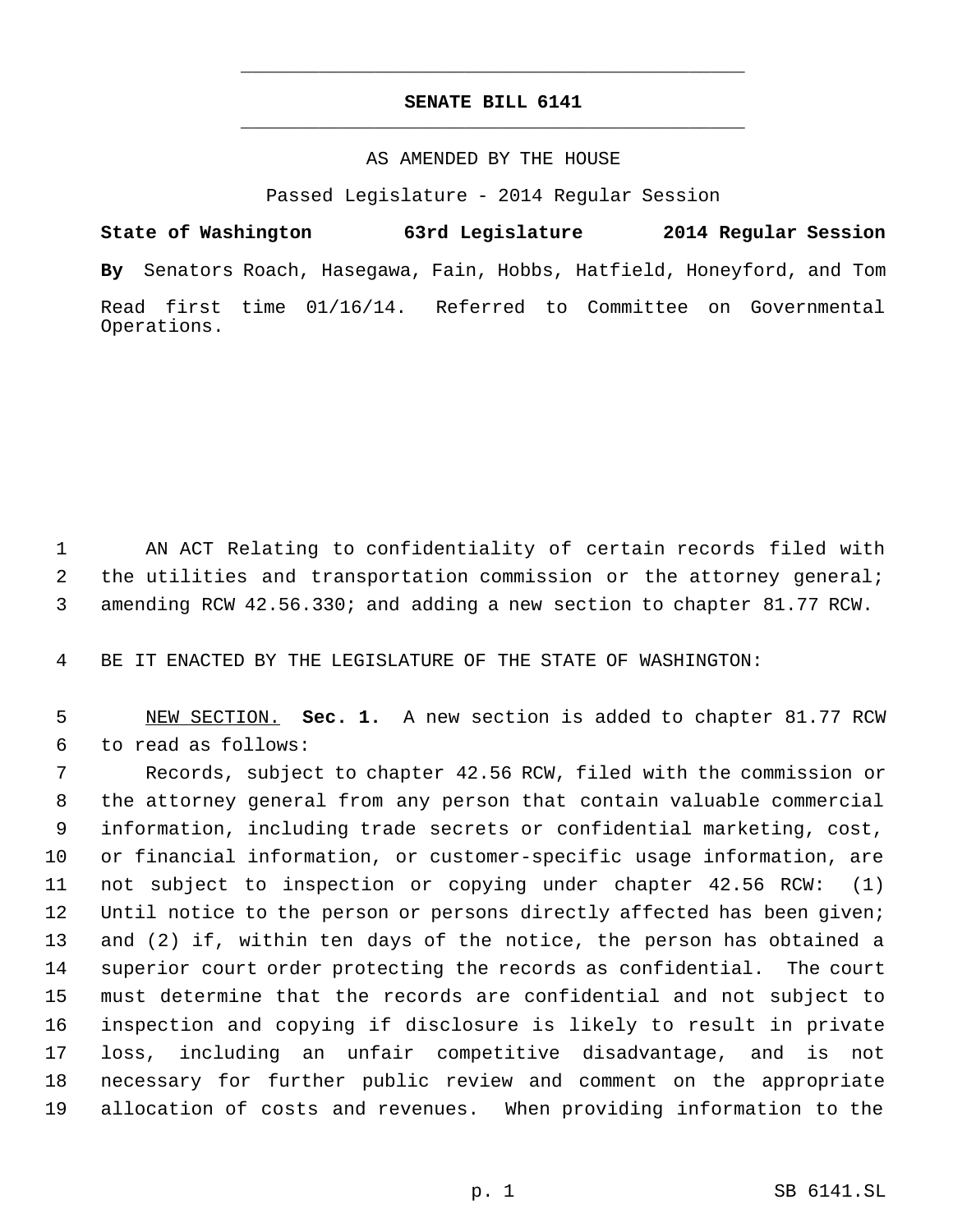commission or the attorney general, a person shall designate which records or portions of records contain valuable commercial information. Nothing in this section prevents the use of protective orders by the commission governing disclosure of proprietary or confidential information in contested proceedings.

 **Sec. 2.** RCW 42.56.330 and 2012 c 68 s 4 are each amended to read as follows:

 The following information relating to public utilities and transportation is exempt from disclosure under this chapter:

 (1) Records filed with the utilities and transportation commission 11 or attorney general under RCW 80.04.095 or section 1 of this act that 12 a court has determined are confidential under RCW 80.04.095 or section 13 1 of this act;

 (2) The residential addresses and residential telephone numbers of the customers of a public utility contained in the records or lists held by the public utility of which they are customers, except that this information may be released to the division of child support or the agency or firm providing child support enforcement for another state under Title IV-D of the federal social security act, for the establishment, enforcement, or modification of a support order;

 (3) The names, residential addresses, residential telephone numbers, and other individually identifiable records held by an agency in relation to a vanpool, carpool, or other ride-sharing program or service; however, these records may be disclosed to other persons who apply for ride-matching services and who need that information in order 26 to identify potential riders or drivers with whom to share rides;

 (4) The personally identifying information of current or former participants or applicants in a paratransit or other transit service operated for the benefit of persons with disabilities or elderly persons;

 (5) The personally identifying information of persons who acquire and use transit passes or other fare payment media including, but not limited to, stored value smart cards and magnetic strip cards, except that an agency may disclose personally identifying information to a person, employer, educational institution, or other entity that is responsible, in whole or in part, for payment of the cost of acquiring or using a transit pass or other fare payment media for the purpose of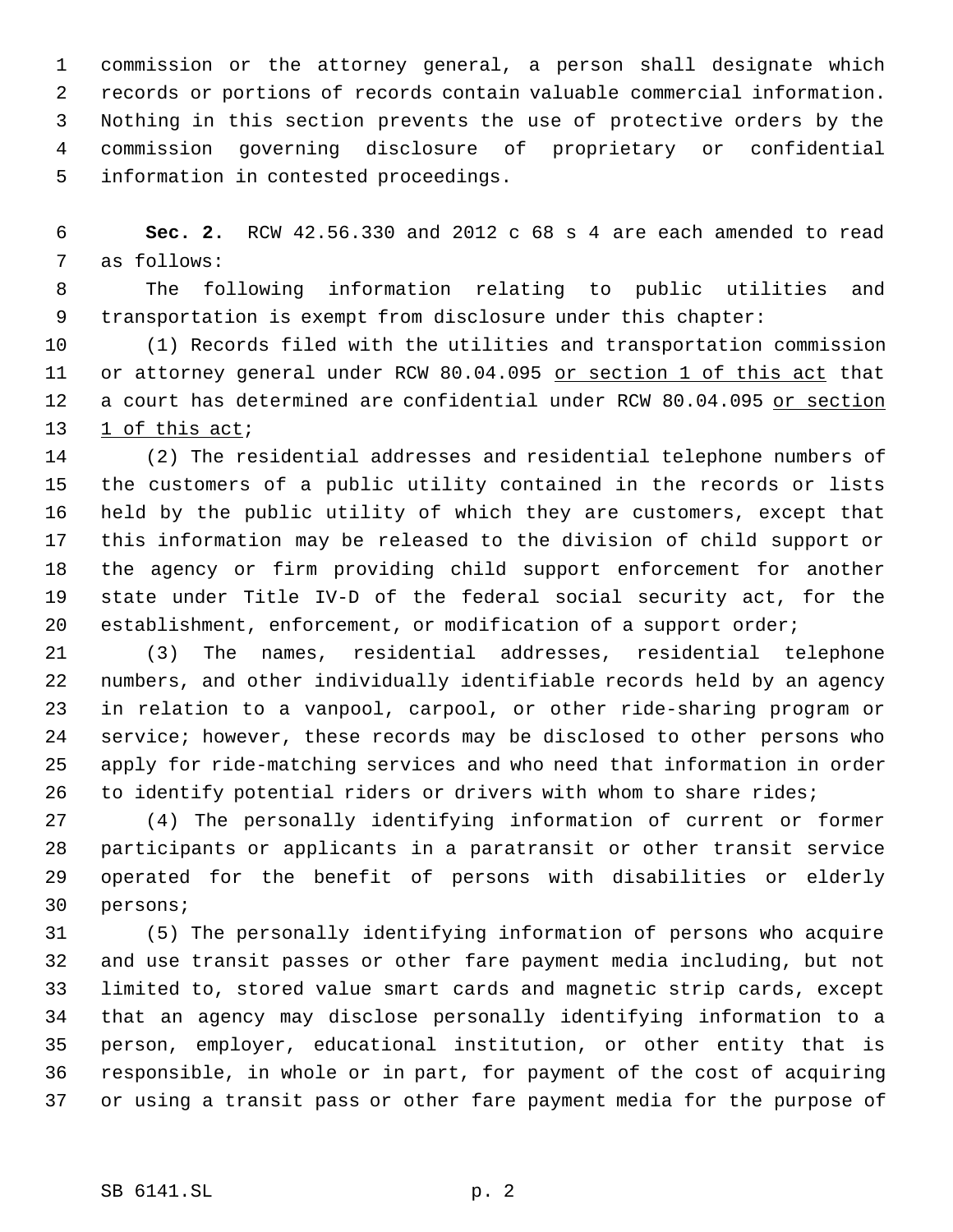preventing fraud, or to the news media when reporting on public transportation or public safety. As used in this subsection, "personally identifying information" includes acquisition or use information pertaining to a specific, individual transit pass or fare payment media.

 (a) Information regarding the acquisition or use of transit passes or fare payment media may be disclosed in aggregate form if the data does not contain any personally identifying information.

 (b) Personally identifying information may be released to law 10 enforcement agencies if the request is accompanied by a court order;

 (6) Any information obtained by governmental agencies that is collected by the use of a motor carrier intelligent transportation system or any comparable information equipment attached to a truck, tractor, or trailer; however, the information may be given to other governmental agencies or the owners of the truck, tractor, or trailer from which the information is obtained. As used in this subsection, "motor carrier" has the same definition as provided in RCW 81.80.010;

 (7) The personally identifying information of persons who acquire and use transponders or other technology to facilitate payment of tolls. This information may be disclosed in aggregate form as long as the data does not contain any personally identifying information. For these purposes aggregate data may include the census tract of the account holder as long as any individual personally identifying information is not released. Personally identifying information may be released to law enforcement agencies only for toll enforcement purposes. Personally identifying information may be released to law enforcement agencies for other purposes only if the request is 28 accompanied by a court order; and

 (8) The personally identifying information of persons who acquire and use a driver's license or identicard that includes a radio frequency identification chip or similar technology to facilitate border crossing. This information may be disclosed in aggregate form as long as the data does not contain any personally identifying information. Personally identifying information may be released to law enforcement agencies only for United States customs and border protection enforcement purposes. Personally identifying information